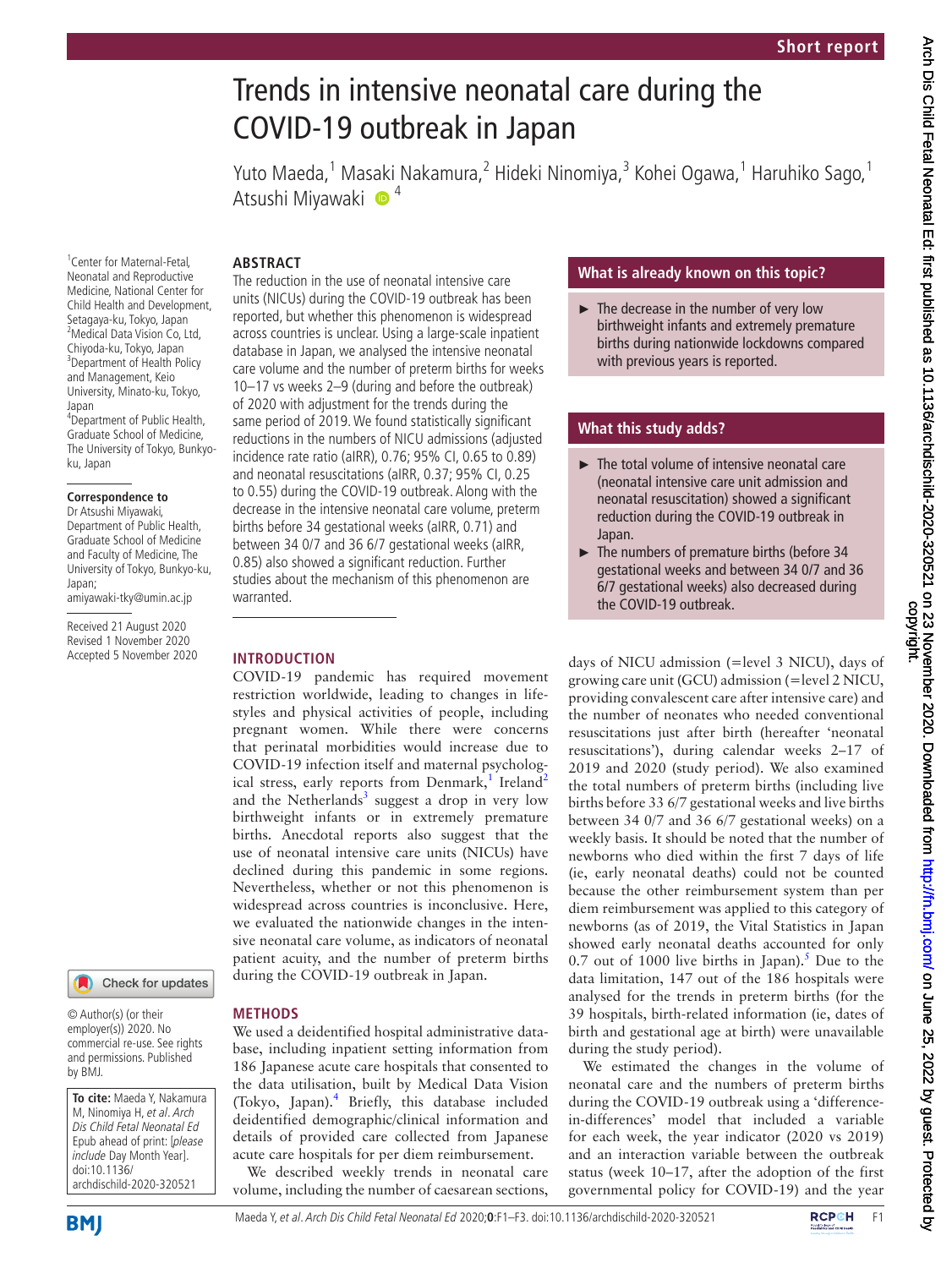

# Events related to COVID-19 during 2020

The first COVID-19 death in Japan was reported (February 13; week 7).

The Japanese government announced the first COVID-19 policy (recommendations for remote work, suspension of large-scale gathering, and stay at home request with symptoms of a cold) (February 25; week 9) and adopted it next week (week 10).

All schools nationwide were requested temporary school closure (March 2; week 10).

WHO declared COVID-19 a pandemic (March 11; week 11).

The Japanese government declared a state of emergency for 7 urban prefectures with stay-at-home request and then expanded to all of Japan (April 7-16; weeks 15-16).

#### <span id="page-1-0"></span>The new cases of COVID-19 at the first wave peaked in weeks 15-16.

**Figure 1** Trends in neonatal care volume and number of preterm births for Japanese acute care hospitals in 2019 and 2020.

indicator. Adjusted incidence rate ratios (aIRRs) were estimated using Poisson regression with Huber-White heteroscedasticity robust standard errors. P value <0.05 was interpreted as statistically significant (Stata 15.1; Stata, College Station, Texas, USA).

#### **RESULTS**

### **Neonatal care**

During weeks 2–17 of 2019 and 2020, we observed 6721 caesarean sections from 63 hospitals, 28 474 days of NICU admissions from 22 hospitals, 14 025 days of GCU admissions

from 11 hospitals and 692 neonatal resuscitations from 32 hospitals. Three neonatal care aspects showed a significant reduction in weeks 2–9 vs weeks 10–17 of 2020: NICU admissions from 7507 days to 5665 days (aIRR, 0.76; 95% CI, 0.65 to 0.89; p<0.001), GCU admissions from 4269 days to 2651 days (aIRR, 0.71; 95% CI, 0.66 to 0.75; p<0.001) and neonatal resuscitations from 202 to 81 (aIRR, 0.37; 95% CI,  $0.25$  to  $0.55$ ;  $p < 0.001$ ) ([figure](#page-1-0) 1 and [table](#page-1-1) 1). In contrast, the number of caesarean sections showed only a slight decrease (aIRR, 0.91; 95% CI, 0.84 to 0.99; p=0.03), suggesting that

<span id="page-1-1"></span>

| Change in neonatal care volume and number of preterm births during weeks 2 through 9 vs weeks 10 through 17 of 2020<br>Table 1 |                 |                   |                       |                               |         |
|--------------------------------------------------------------------------------------------------------------------------------|-----------------|-------------------|-----------------------|-------------------------------|---------|
|                                                                                                                                | Weeks 2-9, 2020 | Weeks 10-17, 2020 | Difference (% change) | Adjusted IRR (95% CI)*        | P value |
| Caesarean section, n                                                                                                           | 1756            | 1620              | 136(7.7)              | $0.91$ (0.84 to 0.99)         | 0.03    |
| NICU admission, days                                                                                                           | 7507            | 5665              | 1842 (24.5)           | $0.76$ (0.65 to 0.89)         | < 0.001 |
| GCU admission, days                                                                                                            | 4269            | 2651              | 1618 (37.9)           | $0.71$ (0.66 to 0.75)         | < 0.001 |
| Neonatal resuscitation, n                                                                                                      | 202             | 81                | 121 (59.9)            | $0.37$ (0.25 to 0.55)         | < 0.001 |
| Births before 33 6/7 weeks, n                                                                                                  | 99              | 66                | 33(33.3)              | 0.71 (0.50 to 1.00)           | $0.05+$ |
| Births between 34 0/7 and 36 6/7 weeks, n                                                                                      | 211             | 190               | 21(10.0)              | $0.85(0.74 \text{ to } 0.98)$ | 0.02    |

\*Estimated using a difference-in-differences model that regressed the weekly volume of each neonatal care aspect or the weekly number of preterm births on an interaction variable between the outbreak status (weeks 10–17 vs weeks 2–9) and the year indicator (2020 vs 2019) with adjustment for variables for each week and the year indicator. †p<0.05.

GCU, growing care unit; NICU, neonatal intensive care unit.

g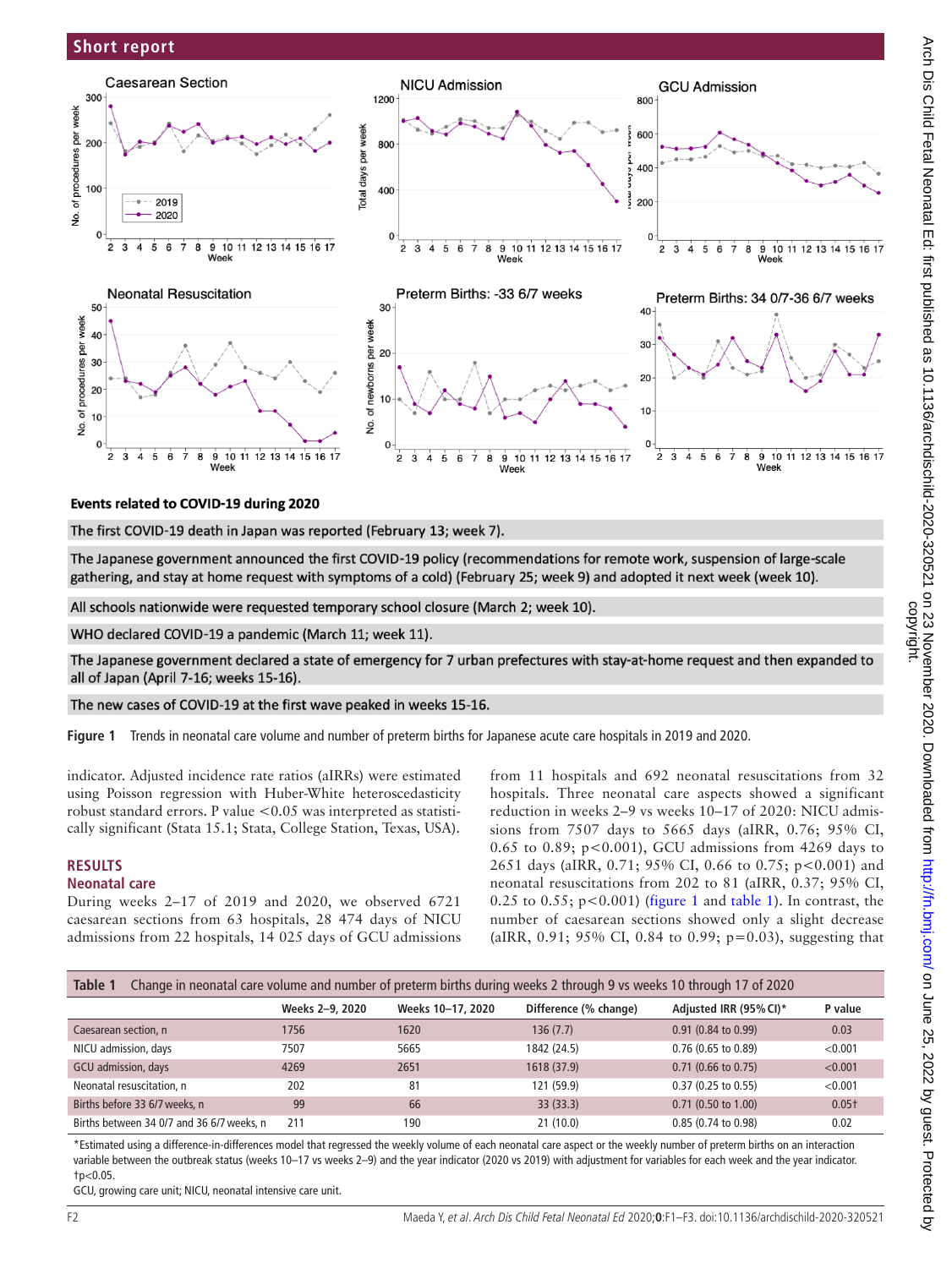the reduced number of births did not markedly influence our findings.

# **Preterm births**

During weeks 2–17 of 2019 and 2020, we observed 336 births before 33 6/7 gestational weeks and 804 births between 34 0/7 and 36 6/7 gestational weeks. The number of preterm births showed a statistically significant reduction in weeks 2–9 vs weeks 10–17 of 2020: births before 33 6/7 gestational weeks from 99 to 66 (aIRR, 0.71; 95% CI, 0.50 to 1.00; p=0.05) and births between 34 0/7 and 36 6/7 gestational weeks from 211 to 190 (aIRR, 0.85; 95% CI, 0.74 to 0.98; p=0.02) [\(figure](#page-1-0) 1 and [table](#page-1-1) 1).

# **DISCUSSION**

There was a significant decrease in the intensive neonatal care volume across Japanese acute care hospitals during the COVID-19 outbreak. This decline can be attributed to (1) a decline in the number of newborns requiring intensive neonatal care or (2) the limited provision of intensive neonatal care due to the resource allocation and infection control related to the COVID-19 outbreak within hospitals. The decreased neonatal resuscitations, which is essential for depressed newborns, indicated a decline in the rate of birth asphyxia. We also observed significant drops in the number of preterm births (before 34 gestational weeks and between 34–37 gestational weeks). These results at least suggest that the number of high-risk newborns requiring intensive neonatal care was decreased during this outbreak, even though the possibility of the hospitals' incapability of providing intensive neonatal care remains. Combined with consistent findings in three early reports in Europe, $1-3$  our study reinforces the hypothesis that changes in lifestyles at the maternal and community levels during the COVID-19 outbreak (movement restriction and the increased focus on infection prevention measures) might have had a positive secondary effect on maternal or fetal conditions, possibly through reduced rates of intrauterine infections or alleviated maternal physical stress. Our findings reappraise the importance of arranging the prenatal living environment to protect newborns and mothers.

Our study has several limitations. First, as is the case for any observational study, we could not fully account for unmeasured confounders. Other factors related to neonatal patient acuity (eg, infectious disease trends unrelated to the COVID-19 outbreak) might partly explain our results. Second, our dataset did not cover all the medical facilities in Japan, and we could not exclude the possibility of patient selection (eg, high-risk pregnancy cases might move from the analytic hospitals). Still, our dataset included as many as 186 hospitals, and the underlying

patterns may be similar across Japan. Third, we could not address the trends in stillbirths, another critical indicator of maternal and perinatal conditions, because stillbirths were not recorded in the inpatient database used in this study. Fourth, the mechanisms through which the volume of neonatal care and preterm births reduced during the COVID-19 outbreak remain unknown, and future studies with detailed maternal and neonatal information are warranted.

# **Twitter** Atsushi Miyawaki [@AM3824](https://twitter.com/AM3824)

**Contributors** AM had full access to the data in the study and takes responsibility for the accuracy and integrity of the data and its analyses. Study concept and design: all authors. Acquisition, analysis or interpretation of data: All authors. Drafting of the manuscript: All authors. Critical revision of the manuscript for important intellectual content: All authors. Statistical analyses: all authors. Administrative, technical or material support: all authors. Study supervision: AM.

**Funding** Medical Data Vision (Tokyo, Japan) provided the dataset used in this study in the form of labour service.

**Competing interests** MN is one of the board of directors in Medical Data Vision and received a personal salary from it outside of this study. HN supported Medical Data Vision in algorithm construction and received personal fee outside this study.

**Patient consent for publication** Not required.

**Ethics approval** Ethics Board of the University of Tokyo approved this study (approval no: 2020105NI).

**Provenance and peer review** Not commissioned; internally peer reviewed.

**Data availability statement** Data are available on reasonable request. Due to the contractual restrictions between the authors and the Medical Data Vision, the data are available on request.

This article is made freely available for use in accordance with BMJ's website terms and conditions for the duration of the covid-19 pandemic or until otherwise determined by BMJ. You may use, download and print the article for any lawful, non-commercial purpose (including text and data mining) provided that all copyright notices and trade marks are retained.

#### **ORCID iD**

Atsushi Miyawaki<http://orcid.org/0000-0001-6126-1464>

# **REFERENCES**

- <span id="page-2-0"></span>1 Hedermann G, Hedley PL, Bækvad-Hansen M, et al. Danish premature birth rates during the COVID-19 lockdown. [Arch Dis Child Fetal Neonatal Ed](http://dx.doi.org/10.1136/archdischild-2020-319990) 2020:F1-3.
- <span id="page-2-1"></span>2 Philip RK, Purtill H, Reidy E, et al. Unprecedented reduction in births of very low birthweight (VLBW) and extremely low birthweight (ELBW) infants during the COVID-19 lockdown in Ireland: a 'natural experiment' allowing analysis of data from the prior two decades. [BMJ Glob Health](http://dx.doi.org/10.1136/bmjgh-2020-003075) 2020;5:e003075.
- <span id="page-2-2"></span>3 Been JV, Burgos Ochoa L, Bertens LCM, et al. Impact of COVID-19 mitigation measures on the incidence of preterm birth: a national quasi-experimental study. Lancet Public [Health](http://dx.doi.org/10.1016/S2468-2667(20)30223-1) 2020;5:e604–11.
- <span id="page-2-3"></span>4 Miyao H, Kotake Y. Renal morbidity of 6% hydroxyethyl starch 130/0.4 in 9000 propensity score matched Pairs of surgical patients. [Anesth Analg](http://dx.doi.org/10.1213/ANE.0000000000004592) 2020;130:1618-27.
- <span id="page-2-4"></span>5 Ministry of Health Labour and Welfare Japan. Vital statistics report, 2019, 2020. Available: <https://www.mhlw.go.jp/toukei/saikin/hw/jinkou/geppo/nengai19/index.html> [Accessed 28 Oct 2020].